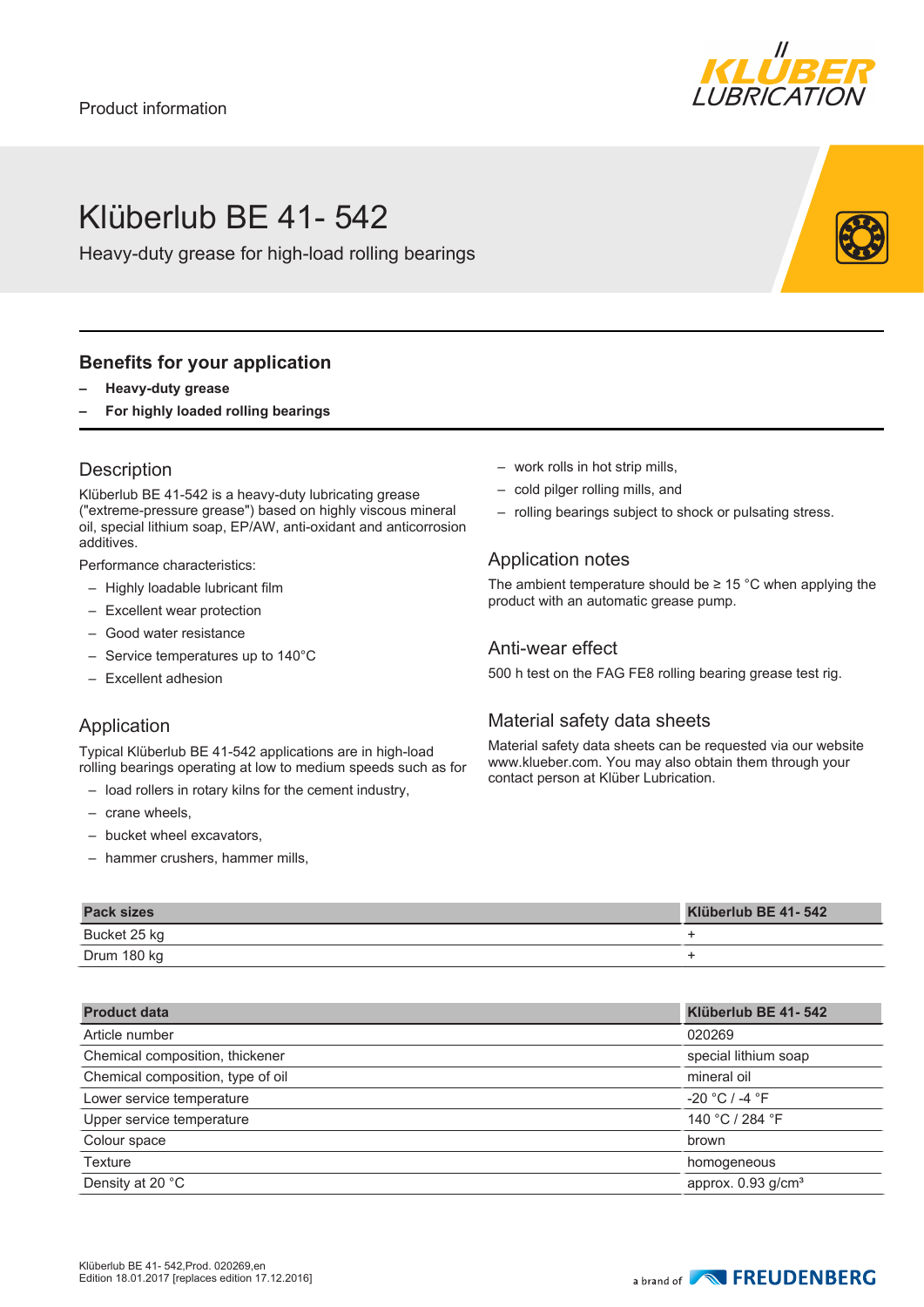# Klüberlub BE 41- 542

Heavy-duty grease for high-load rolling bearings

| <b>Product data</b>                                                                                                                                                           | Klüberlub BE 41-542                |
|-------------------------------------------------------------------------------------------------------------------------------------------------------------------------------|------------------------------------|
| Worked penetration, DIN ISO 2137, 25 °C, lower limit value                                                                                                                    | $265 \times 0.1$ mm                |
| Worked penetration, DIN ISO 2137, 25 °C, upper limit value                                                                                                                    | $295 \times 0.1$ mm                |
| Kinematic viscosity of the base oil, DIN 51562 pt. 01/ASTM D-445/ASTM D 7042, 40 °C                                                                                           | approx. 540 mm <sup>2</sup> /s     |
| Kinematic viscosity of the base oil, DIN 51562 pt. 01/ASTM D-445/ASTM D 7042, 100 °C                                                                                          | approx. $28 \text{ mm}^2\text{/s}$ |
| NLGI grade, DIN 51818                                                                                                                                                         | 2                                  |
| Speed factor (n x dm)                                                                                                                                                         | approx. 500 000 mm/min             |
| Flow pressure of lubricating greases, DIN 51805, test temperature: -20 °C                                                                                                     | $\le$ = 1.400 mbar                 |
| Corrosion inhibiting properties of lubricating greases, DIN 51802, (SKF-EMCOR), test duration:<br>1 week, distilled water                                                     | $\le$ 1 corrosion degree           |
| Testing of lubricating greases on FAG FE9 rolling bearing tester, DIN 51821 pt. 02, speed: 6000 >= 100 h<br>min-1, axial load: 1500 N, temperature: 140 °C, service life F50: |                                    |
| Drop point, DIN ISO 2176                                                                                                                                                      | $>= 230 °C$                        |
| Four-ball tester, welding load, DIN 51350 pt. 04                                                                                                                              | $>= 3000 N$                        |
| Minimum shelf life from the date of manufacture - in a dry, frost-free place and in the unopened<br>original container, approx.                                               | 36 months                          |
| Water resistance, DIN 51807 pt. 01, 3 h/90 °C, rating                                                                                                                         | $= 1 - 90$                         |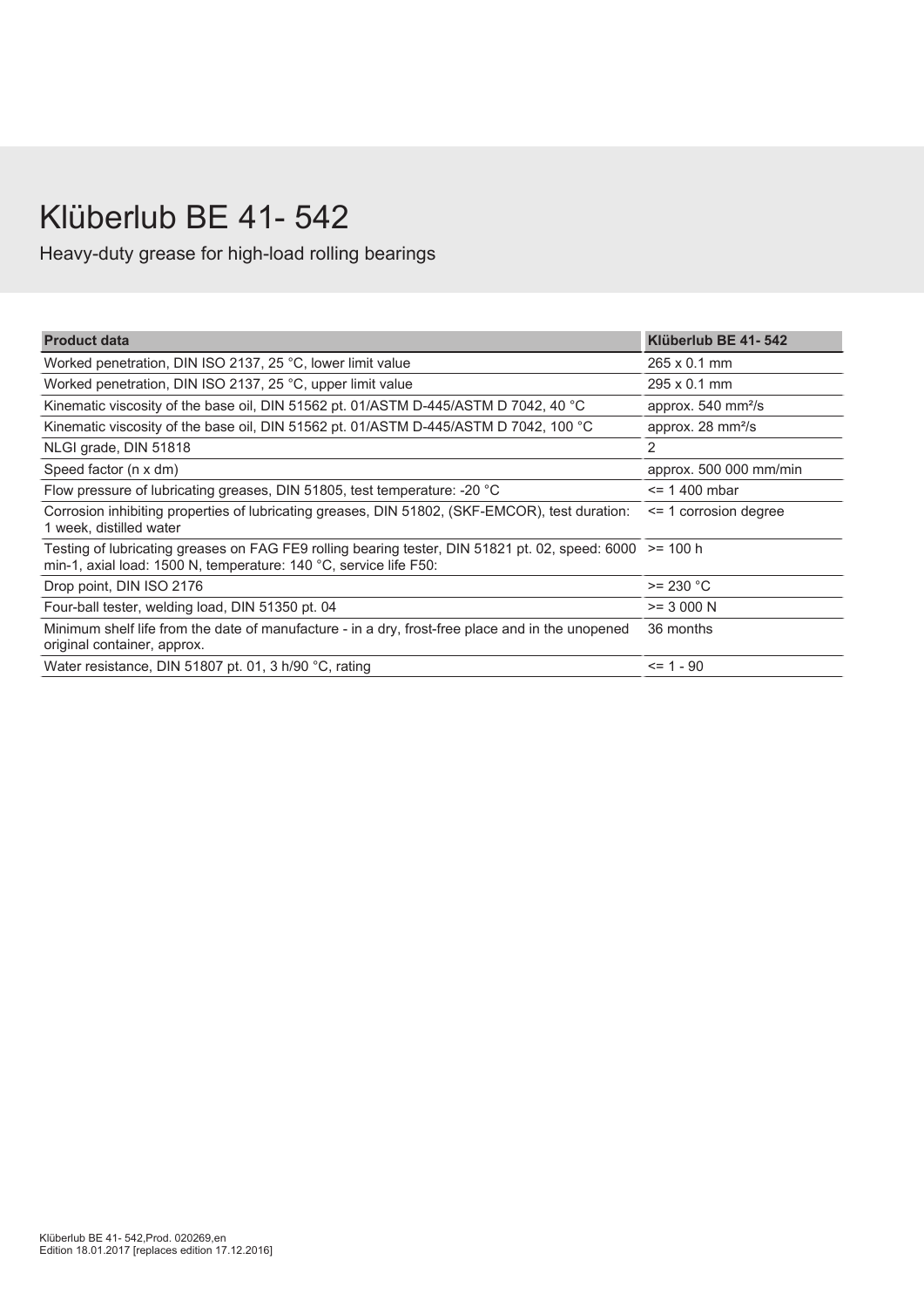

### Tapered roller bearings

| 31312 A, Fa = 50 kN, P/C = 0.24, n = 75 min <sup>-1</sup> |         |  |  |  |  |  |  |  |  |  |  |
|-----------------------------------------------------------|---------|--|--|--|--|--|--|--|--|--|--|
| Steady-state temperature, °C                              | $39.5*$ |  |  |  |  |  |  |  |  |  |  |
| Friction moment, Nm                                       | $10.5*$ |  |  |  |  |  |  |  |  |  |  |
| Rolling element wear (V50), mg                            | $22**$  |  |  |  |  |  |  |  |  |  |  |
| Cage wear (V50), mg                                       | $42**$  |  |  |  |  |  |  |  |  |  |  |

\* Average

\*\* FAG/Schweinfurt requirement for a "heavy-duty grease": ≤ 100 mg

### Compatibility with elastomers and plastics

The following elastomer types were tested for 168 h at 100 or 140 °C to check their resistance to Klüberlub BE 41-542. **We recommend checking the resistance of all materials in contact with the lubricant, especially prior to series**

**applications** (our test results were obtained with random samples. They are no substitute for your own compatibility tests).

| <b>Material</b><br><b>Test period/temperature</b> | <b>72 NBR 902</b><br>168 h/100°C | <b>70 ACM 370</b><br>$168h/140^{\circ}$ C | <b>75 FPM 585</b><br>$168h/140^{\circ}$ C |
|---------------------------------------------------|----------------------------------|-------------------------------------------|-------------------------------------------|
| Change in volume (%)                              |                                  | 10                                        |                                           |
| Change in hardness (SHA)                          | -4                               | -6                                        |                                           |
| Tensile strength (%)                              | -11                              | -26                                       | -40                                       |
| Elongation at tear (%)                            | -1                               |                                           | -54                                       |